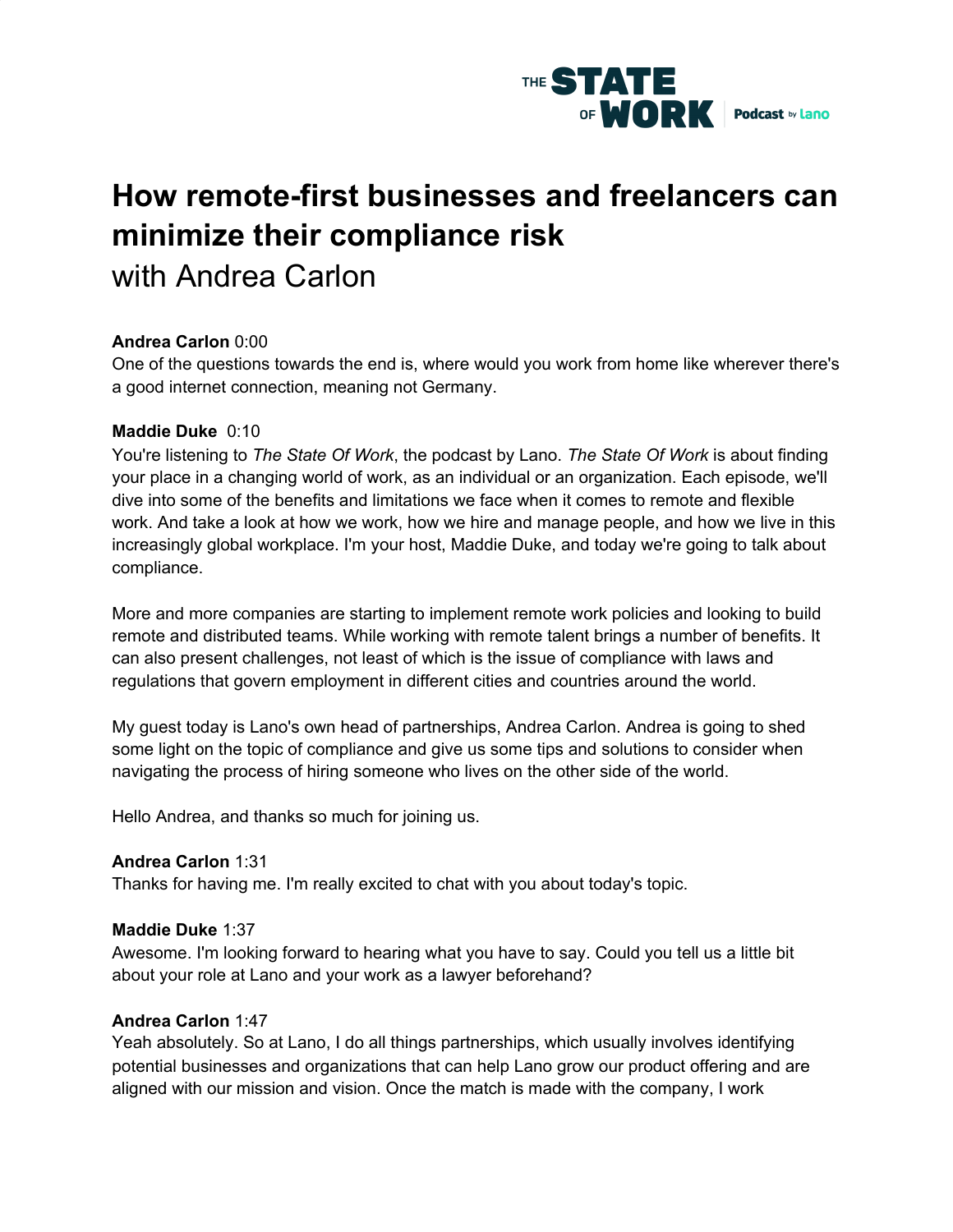

cross-functionally to implement and execute that partnership, which means working along with the folks in product, marketing, Ops, sales, etc. I also regularly try to have a very open communication with our partners, in case we run into any issues and to really measure the performance of the partnership.

#### **Maddie Duke** 2:29

Great. Sounds like a busy role you've got. And before you joined Lano, you were working as a lawyer, is that right?

#### **Andrea Carlon** 2:37

That's correct. I have a background in law. I studied for a Masters at NYU. And I worked at doing data privacy and IP law.

#### **Maddie Duke** 2:48

Wow. I'm sure there's a lot of things we could pick your brain about. But today we're going to be talking about all things compliance. Now compliance is a huge topic when it comes to engaging workers from all around the world. What is compliance? And why is it so important?

# **Andrea Carlon** 3:09

Compliance is crucial and definitely is challenging, as you said, for companies to navigate. When talking compliance can mean many things and it's like really a universe. But when talking about businesses engaging with the workforce, compliance really refers to being subject to employment laws, regulations, and rules, and all the different ramifications that that can have in other areas of law, such as contractual law, taxation, Social Security, administrative, civil, etc. Additionally, I think from a business perspective, compliance also means being aware, and understanding who are the competent authorities and their investigative powers, and what fines you could be subject to when there is a lack of compliance. The challenging part, I think, really comes when companies and businesses are actually engaging with talent from all around the world. So most likely you have the expertise in a certain country, in the country where you operate, where your entities established and if you have an understanding of employment rules, regulations and authorities in that country, but when it comes to other countries, you don't necessarily have that knowledge or hiring know-how. So that's where solutions like Lano can help you.

#### **Maddie Duke** 4:33

Right? Okay. So if I understood that correctly, if I don't hire someone in a compliant way, I could be at risk of fines in all kinds of areas. So not just an employment contract, but taxation law and Social Security.

**Andrea Carlon** 4:56 Exactly.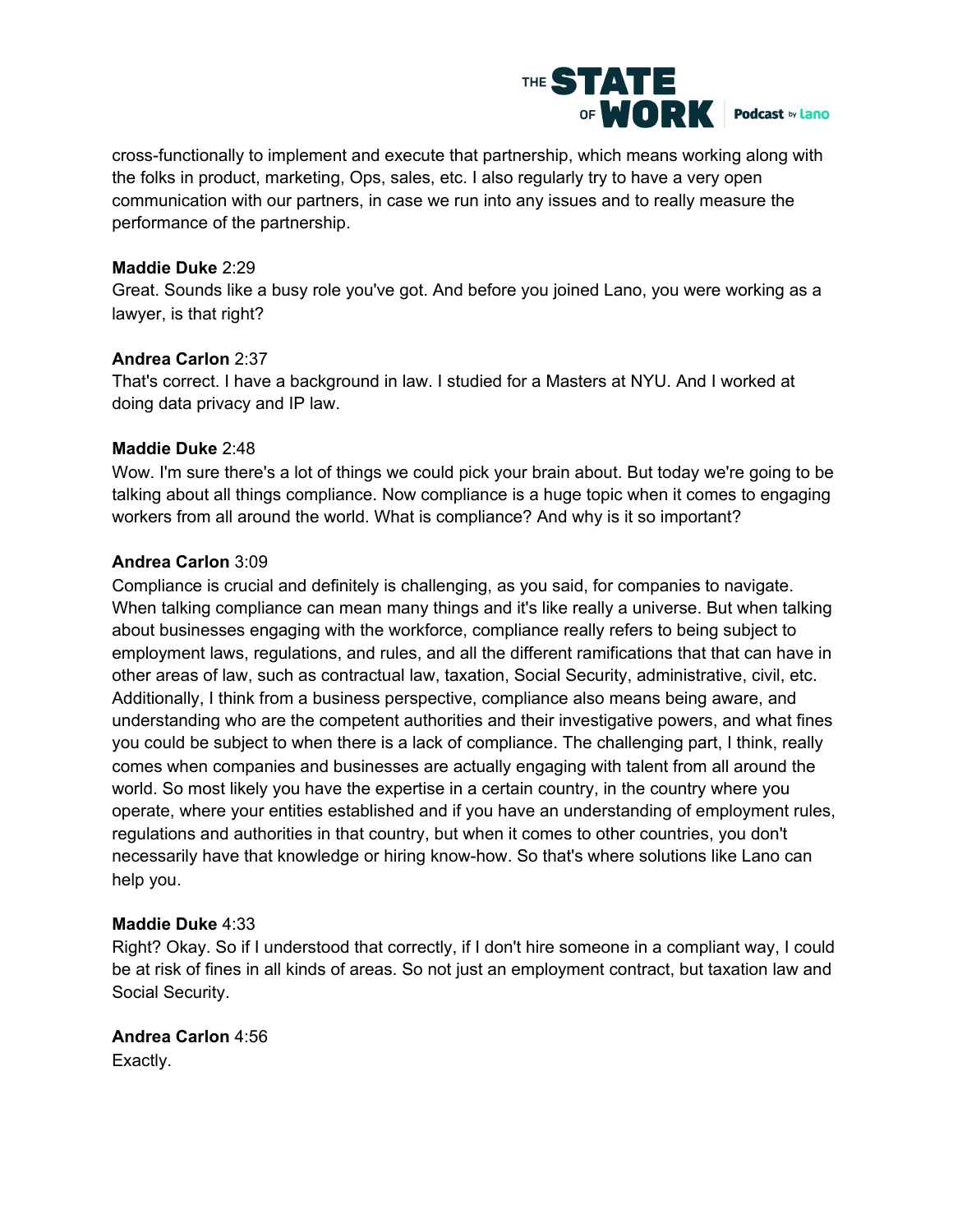

### **Maddie Duke** 4:57

So it's very important as we have so many businesses at the moment who are looking to hire globally and to work with remote or distributed teams. But they need to make sure that they can get around these tricky issues. So when a company is looking to hire talent from abroad, they have an option of, of hiring someone as a contractor or a freelancer or as an employee. What would you say are some compliance issues that companies face when hiring or working with remote contractors or freelancers?

#### **Andrea Carlon** 5:32

I'd say that when hiring a freelancer or contractor, usually the thing that most people will hear come up is the risk of employment misclassification or false self-employment. There's a general consensus globally around the world about what a legitimate contractor classification is. So if the person has set work hours, or receives certain employee benefits, or does things like the performance of late evaluations, or even makes critical decisions for the business, then he or she is considered an employee. Authorities globally are in the lookout for companies that try to hide these types of employee relationships through setups like contractor relationships wrongly classified. That's where Lano comes into play. Things like onboarding your freelancer with a well-drafted contractor agreement can help companies prove that they have indeed, hired independent workers within the confines of the law. We also have within Lano other compliance tools. So that's really the main I would say compliance issue that people refer to when talking about contractor/freelancer hiring.

#### **Maddie Duke** 6:58

Right. So this misclassification of whether the person is indeed an employee or a contractor. So I know that in German that's called *scheinselbständigkeit* or false self-employment. Could you explain for our listeners a little bit more about what false self-employment is?

#### **Andrea Carlon** 7:19

That was beautifully pronounced! So self-employment, broadly speaking, is where somebody is registered as self-employed or as a freelancer and the authorities or courts have found that they are in fact an employee carrying out professional activities under the authority and subordination of a company. So what would typically classically look like an employee-employer relationship, such false self-employment is often a way to circumvent or avoid paying social welfare, unemployment, and is also a way avoiding employment legislation, for example, by avoiding employer social security and income tax contributions. The reality is often times legislation adapts at a slower pace than that of business practices, and things like the rise of the gig economy and the pandemic where we are in the middle of right now (COVID) has made company seek more flexible contractual agreements. So it's kind of a tricky, tricky one. For the German case, I will say that I'm not as a disclaimer, I'm not entitled to practice law here in Germany or provide legal advice, however, broadly speaking, this refers to the concept just described with the consequences defined by employment authorities. So if tax authorities or social security agencies qualify a contractual arrangement as employment, both the freelancer and their contractual partner can face severe negative consequences. For instance, the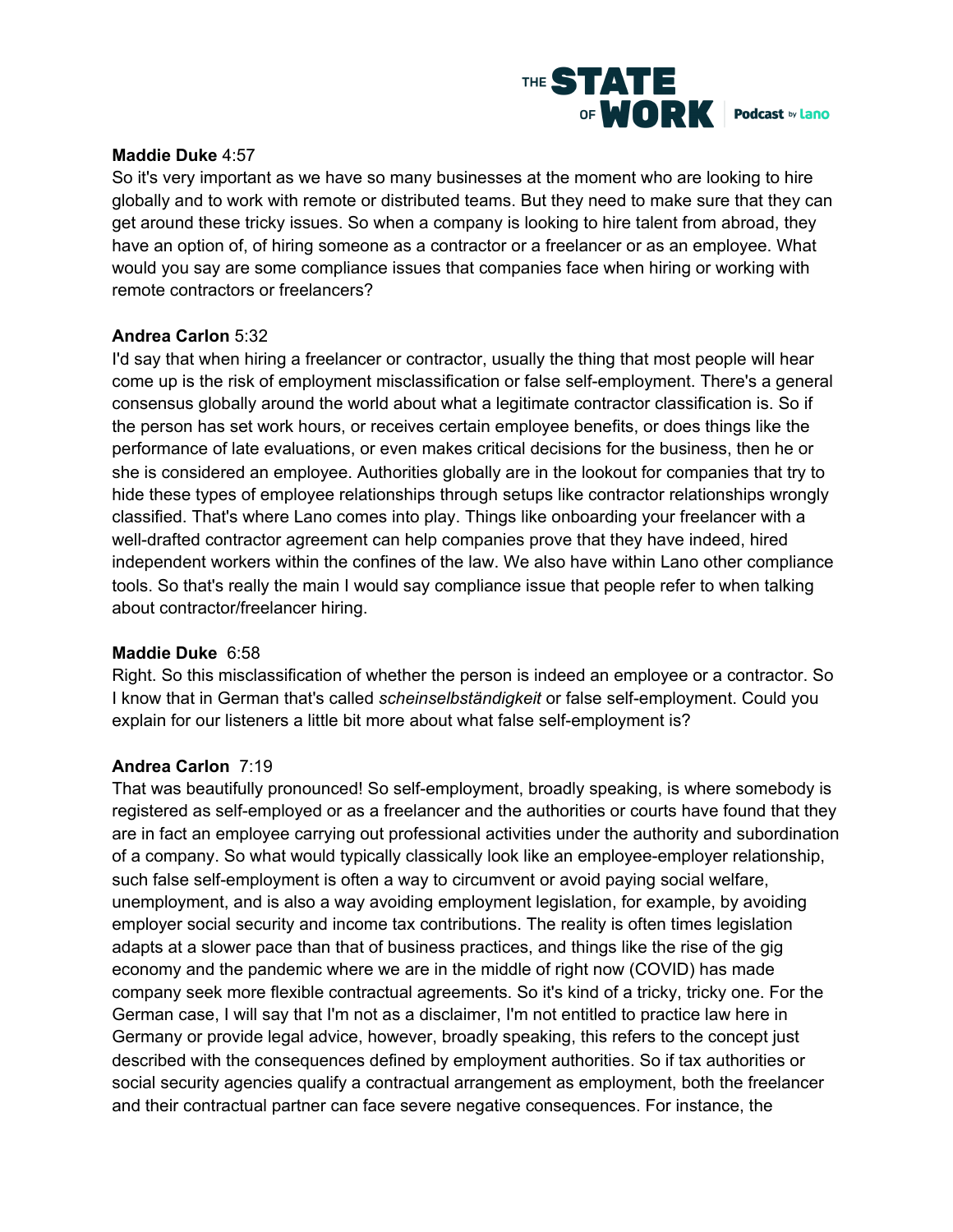

company could be fined to pay Social Security contributions retrospectively up to four years. And there are also tax implications, which could include repaying the VAT deducted previously from the invoices of the falsely self-employed person.

#### **Maddie Duke** 9:21

Right. So it sounds like there are implications for both parties for a freelancer and for the person hiring that freelancer. So both sides have to obviously watch out for and be aware of what's required in their home area or the area they live or are hiring. So it is a complex issue. And just to clarify, for anyone listening, this classification of false self-employment is not just a thing that happens in Germany. This is something that's quite common around the world, right?

#### **Andrea Carlon** 9:56

Correct.

# **Maddie Duke** 9:57

It's a global concept. So as I mentioned earlier, there's a consensus around what globally is considered as contractor classification. And there's a series of tests, then locally, these tests might look a bit different, but essentially, they all have the ultimate goal of understanding whether the nature of the relationship is employer-employee, or employer and independent contractor.

# **Maddie Duke** 10:23

Okay, so if I'm a company, say I'm based somewhere else in the world, and I'm considering hiring a freelancer, who's based in Germany, to outsource my e.g. design work, how can I be sure that the worker is really an independent contractor, and not sort of, that I'm not engaging in false self-employment?

# **Andrea Carlon** 10:47

Classically, I would say there's a number of things that a company a business can do to win control considering hiring a freelancer, and really make sure that that person is an independent contractor. Things like preparing a checklist or using a checklist that has already been pre-prepared for you that the contractor has to fill out. It's similar to what I call the KYF (Know Your Freelancer) process, which is knowing your freelancer does understand whether they do work with more than one client and really making this part of your onboarding process. On top of that, you can make it also part of your regular basis where you do a quarterly or an annual checklist and you send this out, these can help mitigate that risk for misclassification. And additionally, in the case of Germany (but this again, is relatively similar in other countries) there's a formulated test, where asking questions like: (and I'm actually going to kind of read these out) can help businesses identify whether really they're a freelancer? Is the freelancer free of the directive by their contractual partner? Has the freelancer control over their working hours? Is the job activity of the freelancer different from the one of the employers of the contractual partner? Is their freelancer free of giving periodic working reports? Is a freelancer able to choose their working place? Does a freelancer acquire new clients and are they doing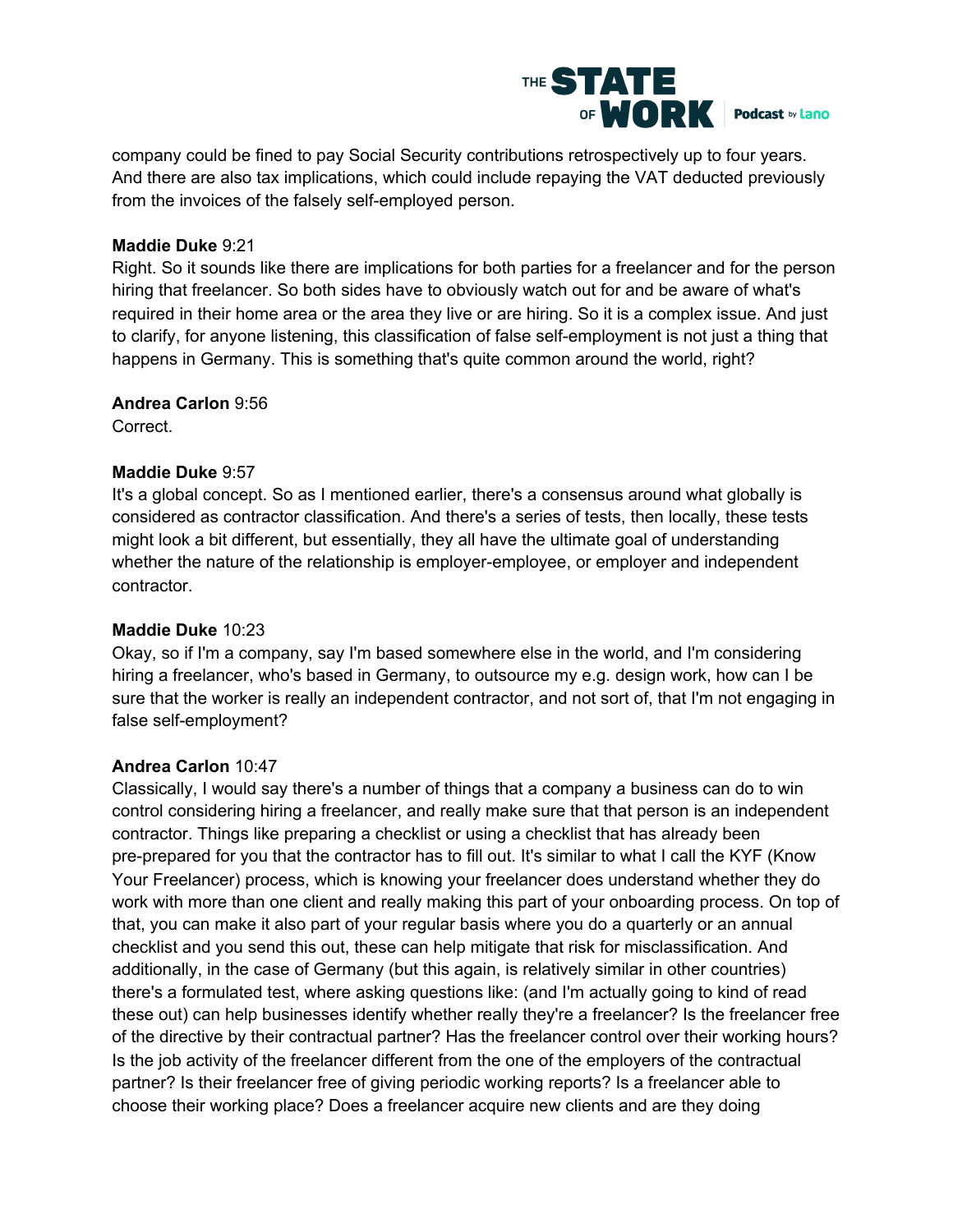

marketing for themselves? Does the freelancer have their own business website? Does a contractual partner pay only for the services performed by the freelancer? And is the freelancer not paid by the contractual partner when being on holidays? These are some of the things that help authorities distinguish. So making sure that those are clear upfront and during the onboarding process is extremely helpful.

# **Maddie Duke** 12:55

Alright, thanks so much for sharing that list with us. Obviously, you know, it's quite comprehensive, and I'm thinking as well, like as a freelancer myself, you know, we've also got to consider the side of the freelancers and have to consider their side of this as well. So, you know, if you're in a situation where you've got one, let's say one core client and they're asking you should be available on full-time hours,What are some things on those lists

#### **Andrea Carlon** 13:27

Set working hours? For example?

#### **Maddie Duke** 13:31

Yeah, exactly that dictating when, when and where you can work? Or are they offering you holiday pay? And this is something you've got to be aware of as a freelancer and to look into your own side of making sure that you've got several clients and that you are indeed operating as an independent, self-employed individual.

# **Andrea Carlon** 13:55

Absolutely. Some red flags to consider?

#### **Maddie Duke** 14:01

Yeah, absolutely. And so are there any other steps? So this is a lot of this checklist you mentioned would be part of an onboarding process with a contractor or a freelancer? Would there be any other steps that you would recommend being taken? Or things to be considered when onboarding an independent contractor?

#### **Andrea Carlon** 14:19

Absolutely, I mean, not strictly compliance speaking, but other things to recommend is having in place a framework to govern the relationship. So actually, let me backtrack for a second, I would say not compliance, strictly speaking, would be things like making your contractor aware if the company has policies in place or certain cultural considerations so that the work is more smooth. And then I guess, more compliance, speaking, is having a framework to govern that relationship in a secure way. So having your freelancer or contractor signed documents such as a contractual agreement, which I mentioned earlier, this agreement should typically include things like intellectual property rights, ownership clauses, data protection clauses, non-disclosure clauses, you can also have NDA in place. Those are all very, very recommendable.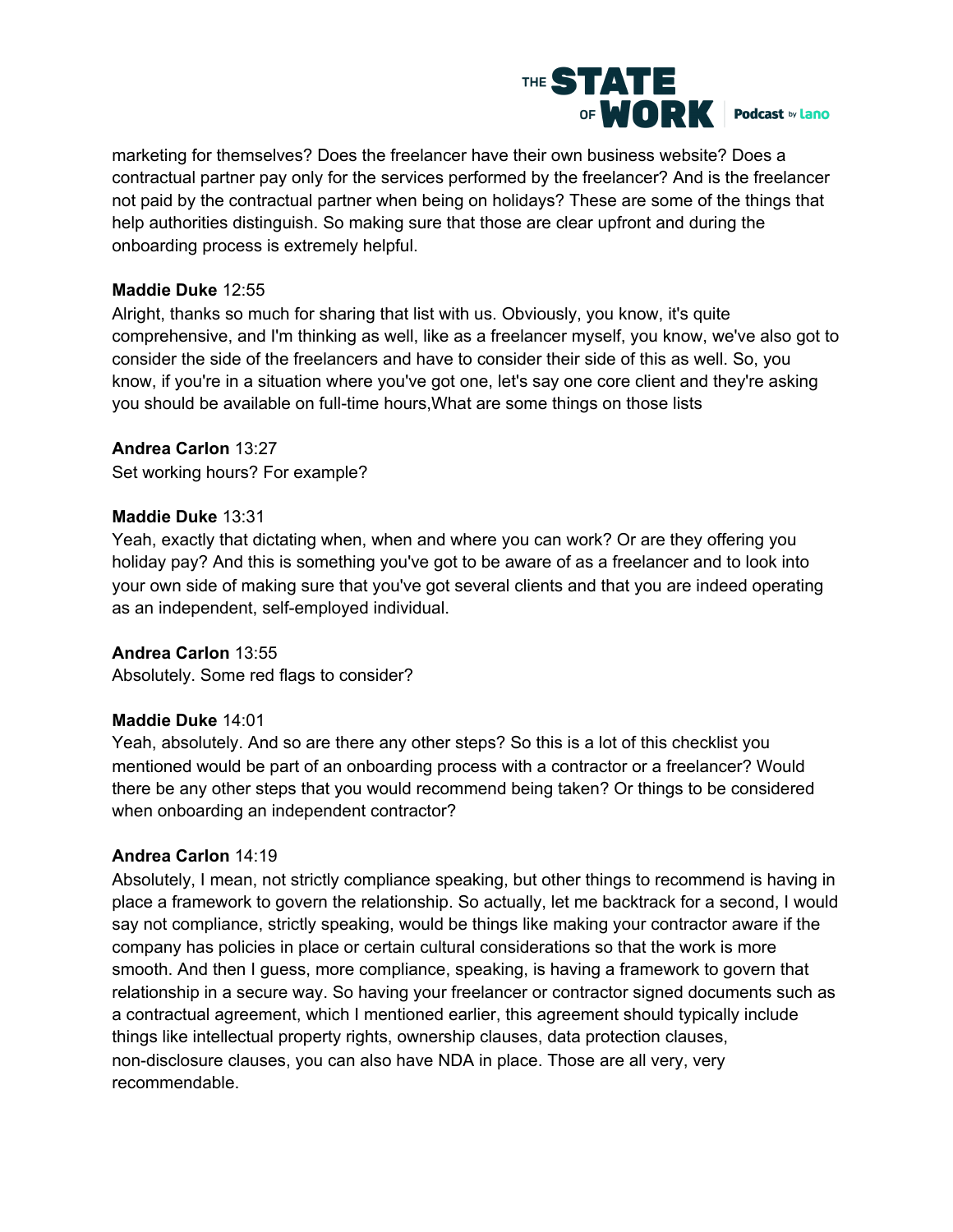

### **Maddie Duke** 15:24

Right, thanks so much for sharing that with us. Yeah, there is so much to consider when onboarding. What are some of the risks involved in not adhering to local compliance policies and regulations for the business and then also for the worker?

#### **Andrea Carlon** 15:45

As I mentioned earlier, we went through some of the possible fines for businesses and contractors. And I think that's pretty much self-explanatory. However, it's very case by case. And it really depends whether it goes to one authority or it goes to court. I'll cite the famous case, most recently in some countries, like Spain, or France, where it reached all the way up to the Supreme Court, with the case of the riders, for delivery companies. But again, it's really case by case and they really depend on to what level what is the magnitude, what's the volume? And how long have you been doing this? And, of course, there are ways to prove otherwise to mitigate that risk and to prevent it from getting all the way up to the Supreme Court, of course.

#### **Maddie Duke** 16:38

Yes. For anyone that might not be across the delivery rider case, would you be able to give us a little overview of what happened there was that a case of mass so you know, mass false self-employment, or

# **Andrea Carlon** 16:55

It's something that has come up in the press, and I'm sure anyone hearing the podcast should Google and take a look at those cases. Because at the moment, I'm not even sure where they stand right now. But I do know that it goes back again, to the point of legislation, sometimes not being as adapted as to what business practices need. And as we are right now in the middle of the pandemic, which has really accelerated this trend for a more flexible and remote workforce. And in addition to that, the gig economy, companies face these types of situations where employment laws are, are a bit anachronistic, and they're a bit behind. And so the case of the riders is just an example of companies being using those contractor types of arrangements in order to be able to work with a big number of people. Yeah, but I would recommend everyone taking a look at it.

#### **Maddie Duke** 18:06

Yeah, great thing, we can maybe add some something on that into the show notes as well. So take a look if you're curious to know more about that case. So how would you suggest setting up a proper onboarding process for hiring remote talent that's compliant? So when considering compliance? What would you recommend for onboarding?

#### **Andrea Carlon** 18:33

So, a bit of a recap from previous questions? Again, using that check checklist to make sure that the individual is really an independent contractor? I would add that you also do some due diligence, so understanding what is the level of risk in the country where you're engaging it with the contractor, getting also for cases that are not so obvious, or maybe more "black swans"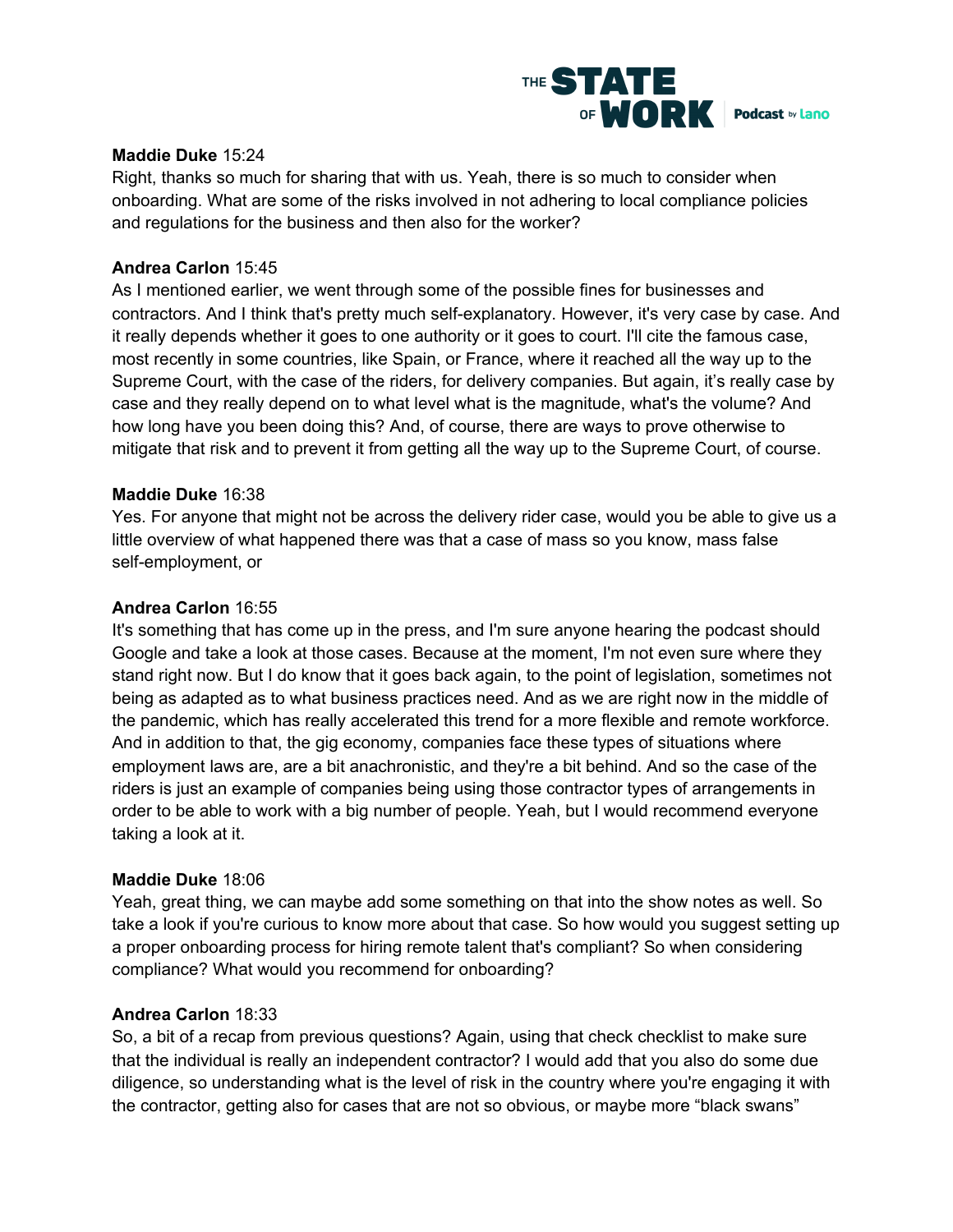

getting expert advice from local counsel attorneys or taxation experts. And then I would say, All this can be complemented and should be complemented with a third-party solution such as Lano, where we help you put all these processes in place and see it all within one platform.

#### **Maddie Duke** 19:24

That's fantastic. Thank you.

*The State Of Work* is brought to you by Lano. Lano provides all the tools necessary to build and manage a global team in one place. And on the flip side, it gives freelancers an easy way to manage invoices and tasks. Lano also takes care of compliance for businesses looking to onboard remote talent. Find out more at [lano.io](http://www.lano.io/)

#### **Maddie Duke** 19:54

I'm here with Andrea Carlon. We've just been discussing hiring independent contractors. But businesses can also have full-time remote talent as employees from anywhere in the world. The hiring of employees abroad can also be complicated, especially if you don't have a business entity established in the country that you want to hire someone. So what options do businesses have, Andrea?

# **Andrea Carlon** 20:19

if you don't have the expertise, so if the business doesn't have the expertise, the resources or the time to set up a legal entity in the country where they wish to hire, or they don't want to deal with any sort of risk of misclassification that we were talking about before, or false self-employment, working with independent contractors, companies can utilize something called employee or record solutions. In Germany, it's known (and I'm actually going to say this word in German, so please excuse my German pronunciation) by its name *Arbeitnehmerüberlassung*.

**Maddie Duke** 20:55 Very good!

#### **Andrea Carlon** 21:03

So it's a global employment solution, an Employer of Record.

# **Maddie Duke** 21:10

So the Employer Of Record. And so this, if I understood correctly, is like a business that is set up in another country, that kind of acts as an employer - is that right?

### **Andrea Carlon** 21:18

Exactly. So it's a global employment solution that allows any company to employ talent in another country where they don't have a legal entity. So the Employer Of Record becomes a legal employer on behalf of the client company and takes all the liability when it comes to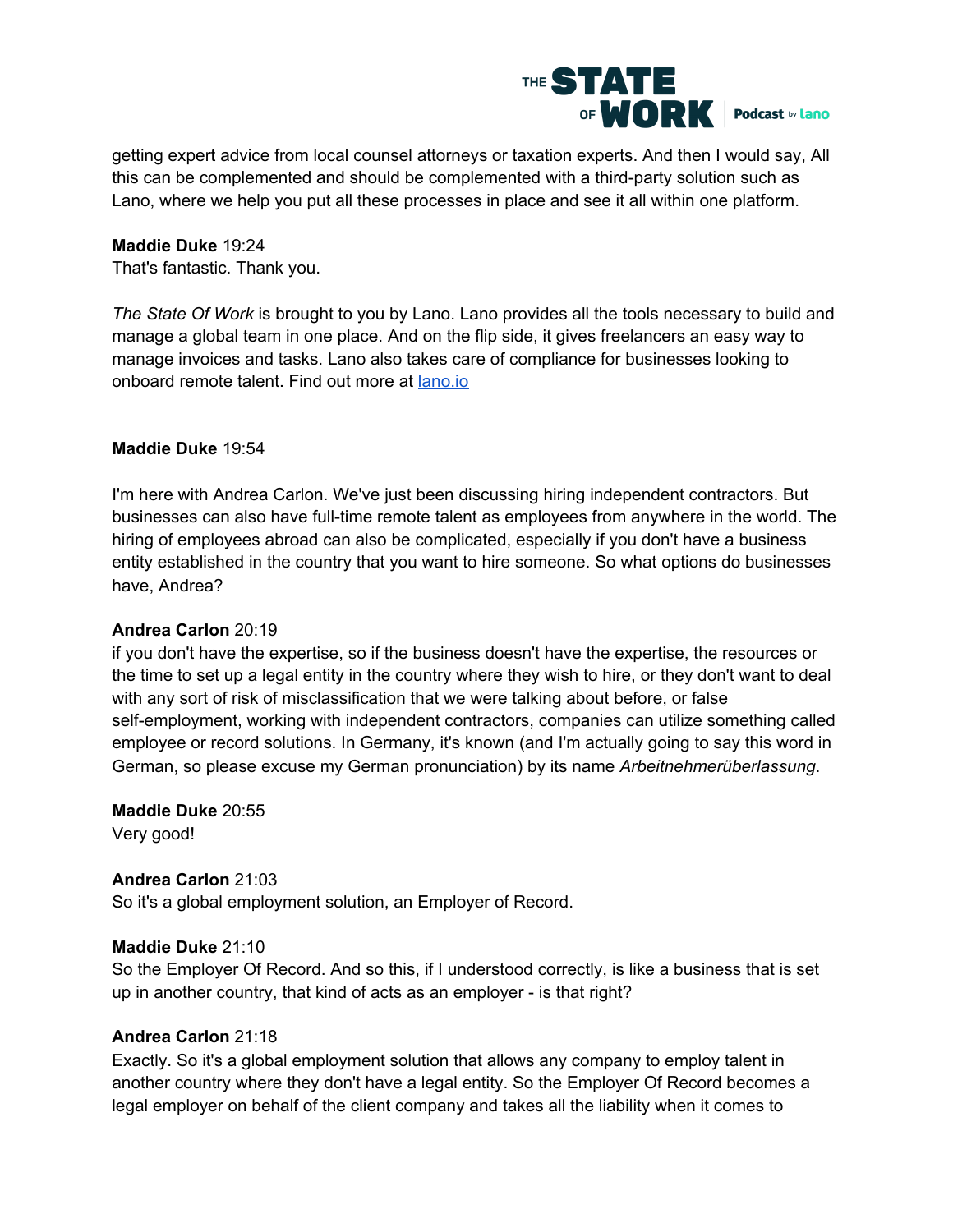

everything facing the employee. So the Employer Of Record takes all the compliance matters. They do the contracts, they do the local payroll, and they make sure that all the employment statutory requirements are met. And the client company still gets to keep the day to day activities of the employee. If you want additional information about it, you can go to our website [lano.io](https://lano.io/) and in our solutions, you have one called "Global Employment" and then you'll be able to find a lot more information about it.

# **Maddie Duke** 22:14

Great, thank you. Is it so this Employer Of Record is not just a European thing? It's a global concept. Is that right?

# **Andrea Carlon** 22:23

Yes. So global employment, we're calling Global Employment Solutions or Employer Of Record it's also referred to, is really something very global, as the name indicates. It's a market that is estimated to be about 1.1 billion, and it's expected to grow a lot in the coming years, you know, given COVID, and things like Brexit, and really the trend of working from anywhere. It's been around for some time, the employer record solutions. But from an adoption perspective, so meaning companies that buy employer record services or use these types of services, in the past, it was primarily US-based companies. But that's changing a lot. And we're seeing a lot of European companies using this option to become more flexible in their international hiring strategies and practices. In terms of where the employees that are hired via Employer Of Record about 80% are located in APAC and EMEA. So it's a very global solution indeed.

# **Maddie Duke** 23:35

And so before, it has become so widely read, like much more widely adopted, within if a company wanted to branch out and hire people in a new market, would they kind of, you know, ship off somebody from the company to, to go and live somewhere else and go through all the regular processes of kind of establishing a business in a different country.

# **Andrea Carlon** 24:02

That's one of the use cases. So we're seeing a lot of use cases because of COVID. where employees, especially in the US, UK, across Europe, they decide to relocate. So since no one is going to the office in the foreseeable future, or at least in the next year, they decide to go back to their home countries. And these might be they might be, you know, key employees for the businesses. So one way for companies to remain compliant and retain their key employees is to use Employer Of Record solutions. The other one that you mentioned is testing out new markets where you want to be flexible enough to be you know, you're testing out Spain, you want to be close to your customers, or there are other business reasons that want to make you be flexible enough to have someone in the country but without having to go through the process of setting up a legal entity which in many cases can take up to a year and in COVID times that's particularly worsened because a lot of the institutions have backlogs or are delayed or are even closed, as we're seeing with many public offices around the world.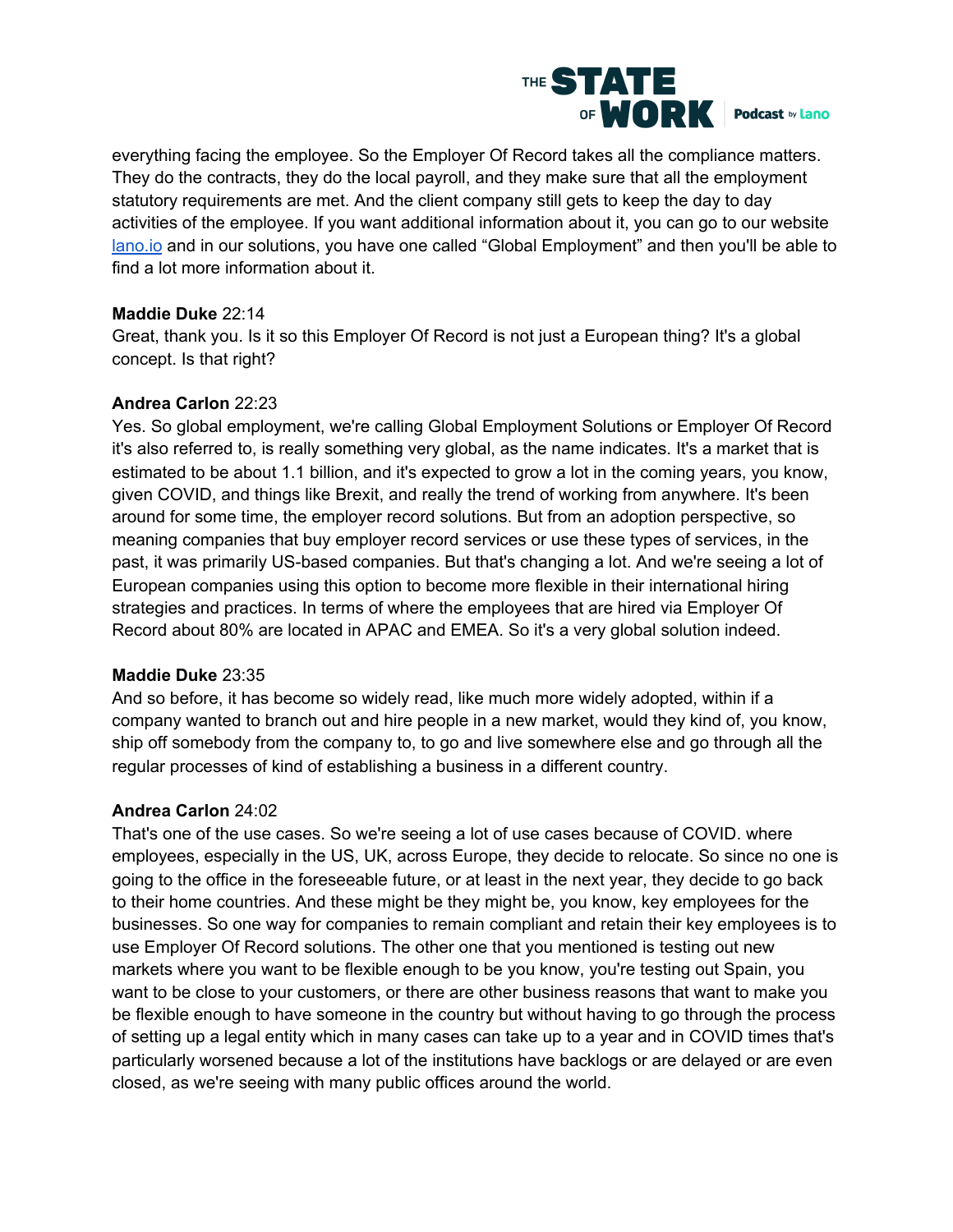

### **Maddie Duke** 25:16

And a lot of I think, as far as I understand a lot of countries are kind of holding or at least putting caps on immigration as well. Right now, or at least travel.

**Andrea Carlon** 25:22 Exactly.

#### **Maddie Duke** 25:26

And so when it comes to termination of contracts, of employee contracts, is that something an Employer Of Record can handle as well?

#### **Andrea Carlon** 25:37

Absolutely. So that's why it's quite attractive for businesses because termination is something tricky to handle. Each country has its own regulations. And sometimes you don't know how much time in advance, you have to let the employee know if you don't want to continue the relationship with them. So from a liability perspective and risk, the employer record takes care of all of that. And essentially, the business partner or the client signs a master services agreement that usually outlines how far in advance the company has to let the employer record know when they want to terminate an employee. So it's really a flexible solution. And the client can also know that they can remain compliant within the framework of local laws.

#### **Maddie Duke** 26:27

And what about when it comes to paying my workers? Is, is that something an Employer Of Record would take care of as well? Or how do I go about paying international employees?

#### **Andrea Carlon** 26:40

Absolutely. So in terms of payments, whether you're working with a contractor or freelancer, as we chatted about in the first part of this podcast, or full-time employee payments, you can do so through Lano, we actually have a payments solution that lets you pay your remote workforce in over 40 currencies. So we deal with all the cross-border payments, and it's a very competitive solution, where clients really have to pay very, very low fees. And really you have the ability of paying in many currencies, which I think is phenomenal. The other pieces, yes. When it comes to local payroll, when you're talking about full-time employees, the Employer Of Record also handles that piece. So that's something that it's definitely covered.

#### **Maddie Duke** 27:39

Okay. So, overall compliance is, you know, it's such a broad topic, and when it comes to hiring remotely, you know, there's a number of risks that are involved. Do you think that compliance risk is a reason to avoid hiring remotely? Or do you think that there are enough safe solutions in place and ways that businesses can navigate this trend?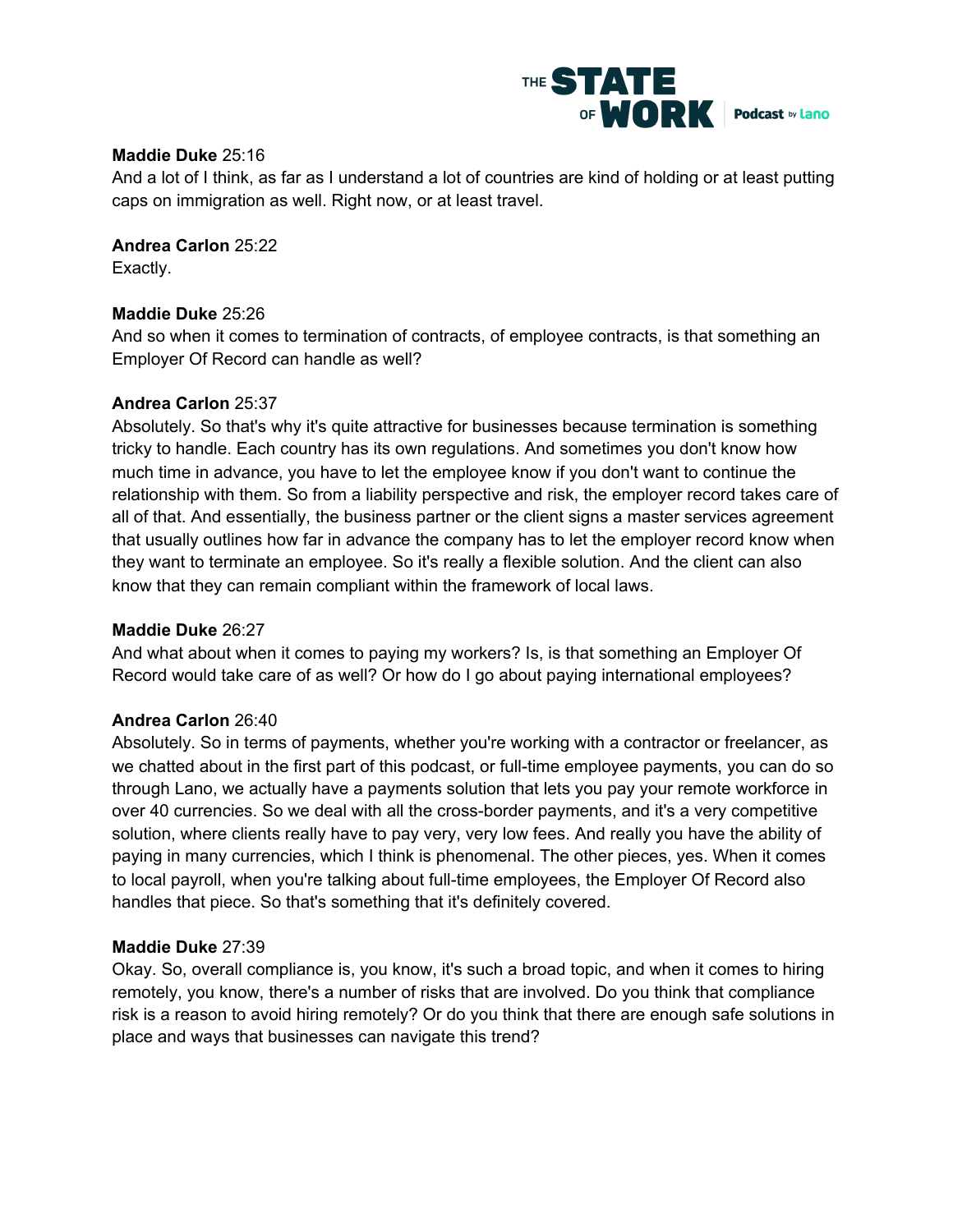

# **Andrea Carlon** 28:08

I would say absolutely not. I mean it shouldn't hinder companies from hiring remotely, just because there would be they would be missing out on so much untapped and unlocked talent. So I would really recommend companies to look for talent abroad and to really hire from anywhere. Of course, compliance is a matter that is important. As I mentioned at the beginning, it's challenging to navigate, and it's tricky. But there are solutions out there to help companies do it. And Lano is an example of that, where we really focus on the compliance of onboarding and payments and invoicing for your remote workforce and really focusing and let the company focus on their remote hiring strategy.

# **Maddie Duke** 29:05

Yeah. So Lano, kind of takes the risk out of the way for the business, so the business can focus on choosing the best people and focusing on their own business. Exactly. This activity. Great. So Andrea, thank you so much for sharing your knowledge with us today. Before we say goodbye, I'd like to ask you a few questions about your own experience of remote work. Are you ready?

**Andrea Carlon** 29:32 Absolutely.

# **Maddie Duke** 29:35

So this might be an obvious question, but do you work remotely currently?

**Andrea Carlon** 29:42 Yes.

**Maddie Duke** 29:45 We are in lockdown right now.

# **Andrea Carlon** 29:46

Exactly. I was gonna say I think at the moment because of the pandemic most of the office type of jobs. We are working remotely, our company is based in Germany and there's recently new restrictions have been put in place for and as a result of COVID. So I still have the option of coming into the office if I want to, which I think is really important. But our company also has a remote policy in place, which allows me to, to really make it that hybrid solution that I think is the best for me.

# **Maddie Duke** 30:26

Great, and what do you like most about remote work? Or what do you find most challenging about remote work?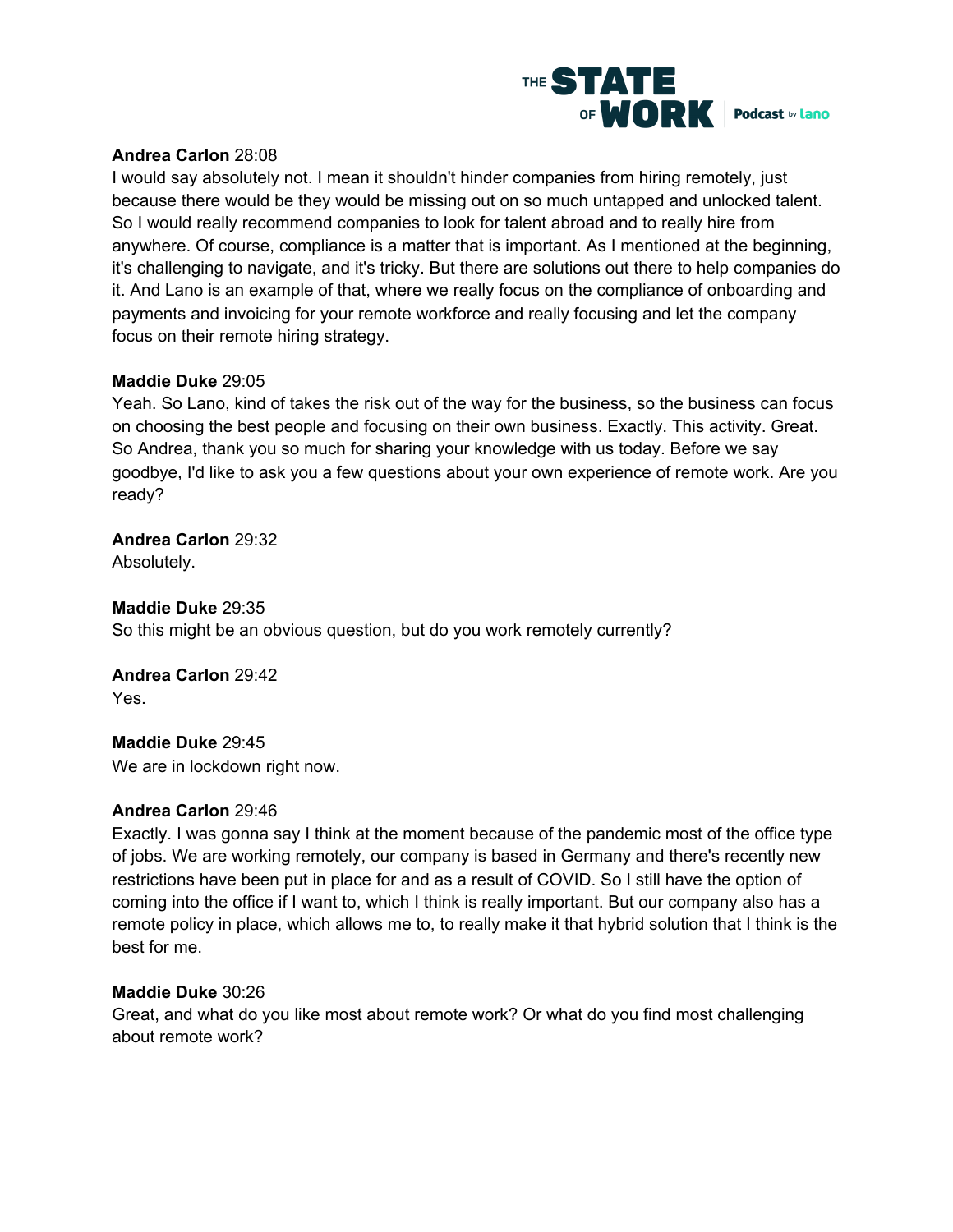

# **Andrea Carlon** 30:34

The thing I love the most I would say is the lack of commute. No one likes taking, you know, the commute in the morning with everyone. And really, I think the ability of being able to set up your own timetable, and your own schedule. So if I want to go out to the supermarket at lunchtime to do my groceries or put on the washing machine, I can do so. And that's something I appreciate. In terms of what I find challenging, I would say is sometimes the lack of human interaction. So I love to hang out with my colleagues and I think that virtual tools help a lot (virtual meeting tools). however, it's just not the same.

# **Maddie Duke** 31:19

I mean, yeah, for sure. I think you're definitely not alone in that I think a lot of people are finding that aspect of working from home or working remotely challenging, especially at the moment, because so many people have been kind of thrown into it. Whereas some of us have chosen remote work prior to COVID and maybe made it with a little bit more awareness of what some of the challenges might be. What's something people at your office do to socialize? Do you have, like a weekly, like a social zoom call?

# **Andrea Carlon** 31:54

We have like checkpoints during the week to kind of replicate or simulate what would be like the water cooler situation. Because I think that's probably the thing that is most missed in the virtual workplace, and working remotely. And so we have every three days I would say a little 30-minute meeting where anyone can join. And we just have, you know, like a "water cooler" type of conversation e.g. how was your day, how's your weekend, kind of to catch up because Slack or other types of tools don't really serve that purpose. So that's the way that we create them.

# **Maddie Duke** 32:43

Great. And I think, you know, people like to communicate and socialize in different ways and written communication is not everybody's favourite.

# **Andrea Carlon** 32:52

Absolutely! We all bring a glass of wine or, or if it's towards the end of the day, a glass of wine or beer. And it's during the day, a coffee. So we also try to make it like, you know, like a coffee break.

# **Maddie Duke** 33:04

Yeah, that's great. It's always really interesting to say what different organizations are doing and how they're managing the people and the social side of working remotely. And another one I wanted to ask is, what was your first experience of working remotely? Before COVID? Or has this been your first experience of working remotely?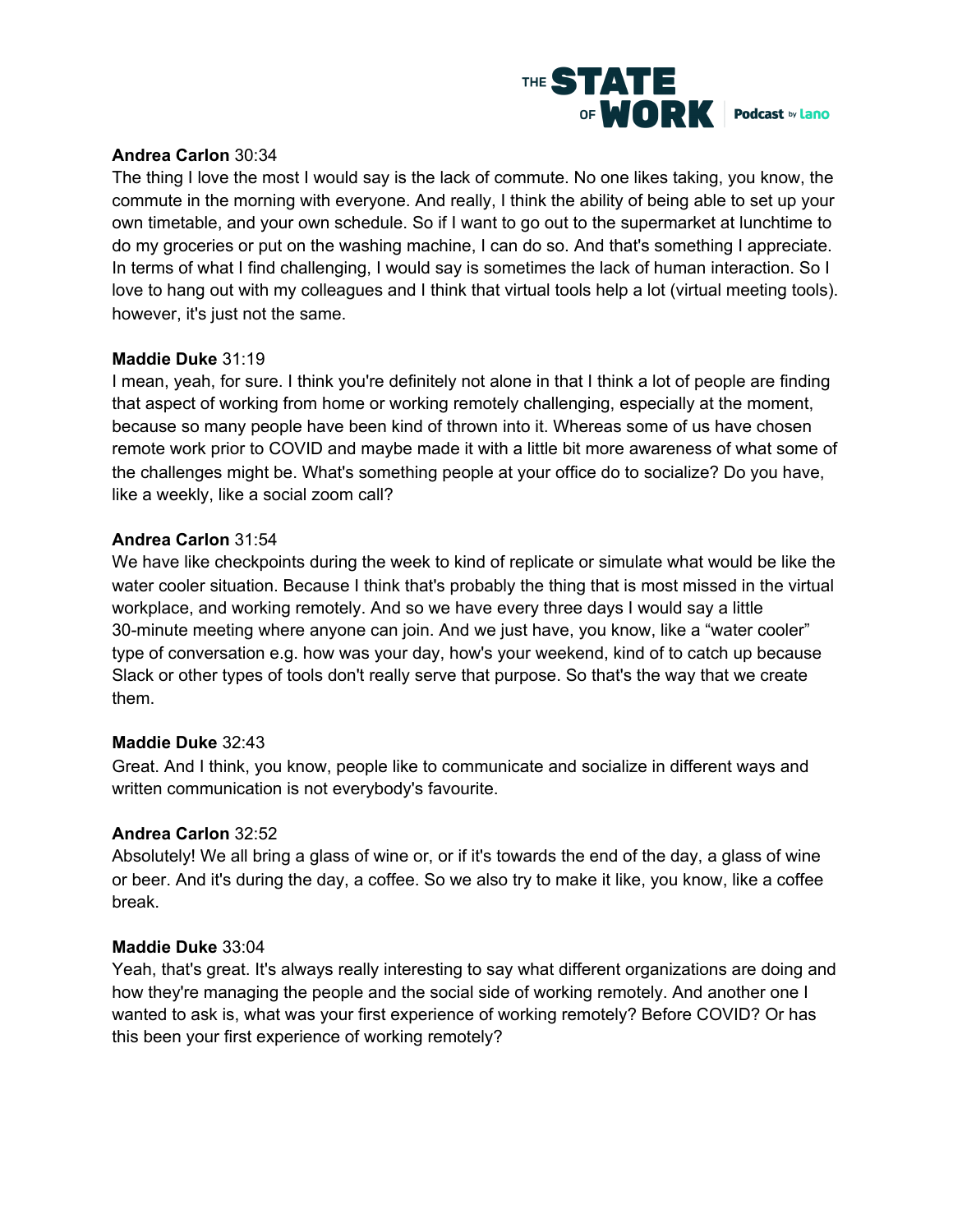

# **Andrea Carlon** 33:30

I have worked remotely before COVID. So pre-COVID, I lived in the US for about six years. I moved to Berlin in March this year (2020), just when the COVID hit. It was an interesting time! Back in New York, I worked for a FinTech company that had offices pretty much across the US and South Africa. And in the US in New York. Most of the office was in the business development team, so people were travelling quite a lot. And we really made it very flexible for people to have the option of coming into the office when they needed to and otherwise work from home or work from Spain (I'm originally from Spain). So when I was visiting my family, I had the option to work from there. My experience has been that I think countries like in the US working remotely was very common pre-COVID. And then I think, as a result of COVID lots of other companies and in other countries have just been really put into this position where they need to have their entire companies remote. And I think it surprised a lot of people in terms of what can be accomplished remotely. Companies are still growing, driving business, innovating, selling. So really it has proved to some people that didn't believe in remote work, I think that has been proven wrong that this actually does work pretty well.

#### **Maddie Duke** 35:09

Yeah, that's great. You've actually touched on a couple of topics that we're hoping to cover in some future episodes as well. So yeah, it's been a very interesting year, and particularly for you, if you've just moved cities during the pandemic, I really, what a whirlwind year for you. If you could work from anywhere in the world, where would that be?

#### **Andrea Carlon** 35:33

That's a tricky question. I think that it's a lovely question. It's a tricky one. Because in COVID times, it's not like we can just jump on a plane and go anywhere. So

# **Maddie Duke** 35:43

Yeah, it's become more of a dream again, that that digital nomad lifestyle,

#### **Andrea Carlon** 35:47

Exactly. But I think that if, if I had the ability of coming back to Berlin, or going really anywhere, and borders, not being shut down, etc, I would probably pick somewhere south in Spain, like Tarifa in Cádiz, because the weather is extremely good, there's a beach, the food is excellent, too. And there's a really good internet connection. So I don't think you need anything else. I mean, those are the key elements to have a happy remote life.

#### **Maddie Duke** 36:23

That sounds amazing. I'd love to come and join you there. To be honest, it sounds like a dream.

**Andrea Carlon** 36:27 Let's do it. Yeah!